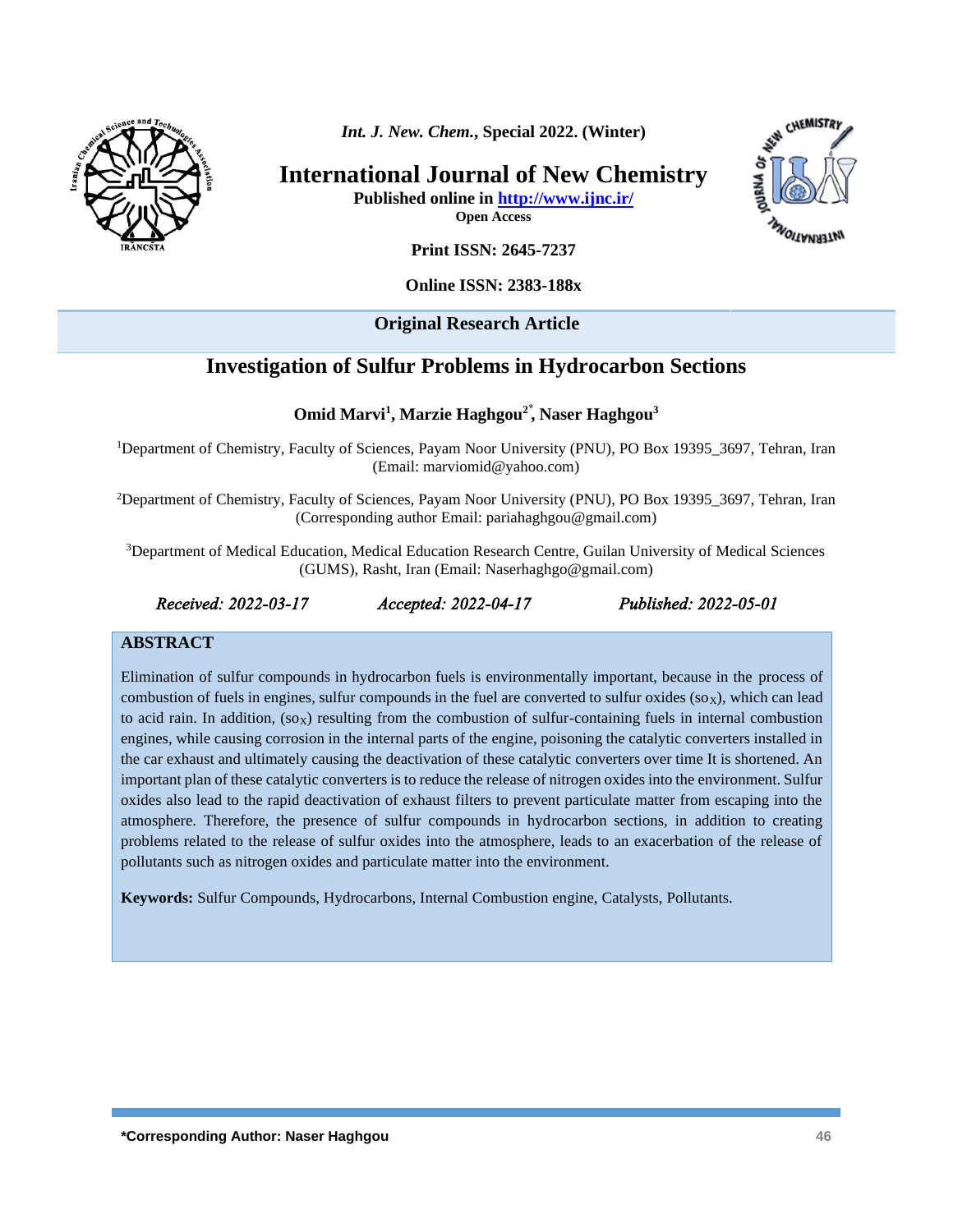## **Introduction**

The sulfur content of crude oil varies from 0.03 wt% for light crude oil to 7.89 wt% for super heavy crude oil. Sulfur compounds in crude oil can be divided into two general groups: inorganic sulfur compounds and organic sulfur compounds. Inorganic sulfur compounds include elemental sulfur, SH2, pyrite. Organic sulfur compounds in crude oil are saturated or unsaturated and are classified as follows [1-3]. Various process ideas have been explored as alternatives or supplements to the HDS process for desulfurization of hydrocarbon sections, the most important of which are:

1.Desulfurization process by reactive adsorption method

2.Desulfurization process by selective adsorption method

- 3.Extrusion desulfurization process by extraction method
- 4.Biological desulfurization process
- 5.Oxidation process by desulfurization method [4]

In the following, we will examine these processes. It should be noted that in evaluating the various desulfurization processes, it should be noted that the process in addition to reducing sulfur, does not adversely affect other cutting properties. In other words, desulfurization of hydrocarbon cutting leads to maintaining or improving the qualitative parameters of the cut [5-7].

#### **Desulfurization by reactive adsorption method**

Reactive adsorption is one of the proposed alternative processes for hydrogen reduction desorption (HDS) of light hydrocarbon sections. This method uses adsorbents with transition metals that react with sulfur molecules in the presence of hydrogen and in the temperature range (200-400%) and as a result of this reaction, sulfur compounds are converted to hydrocarbons and  $SH<sub>2</sub>$ , which  $SH<sub>2</sub>$ is immediately adsorbed on the adsorbent. In this method, two types of processes are proposed. One process is based on continuous adsorption reduction and the other is based on a fixed bed system in which the first process has received more attention and development, on the basis of which S-Zorb technology has been proposed. The history of the S-Zorb process dates back to October 2000, when Philips announced that it had developed a new process called S-Zorb, which is suitable for desulfurizing diesel cutting [8-10]. In this process, diesel cutting (with a sulfur content of less than 500 ppm) and a small amount of hydrogen are mixed, the primary role of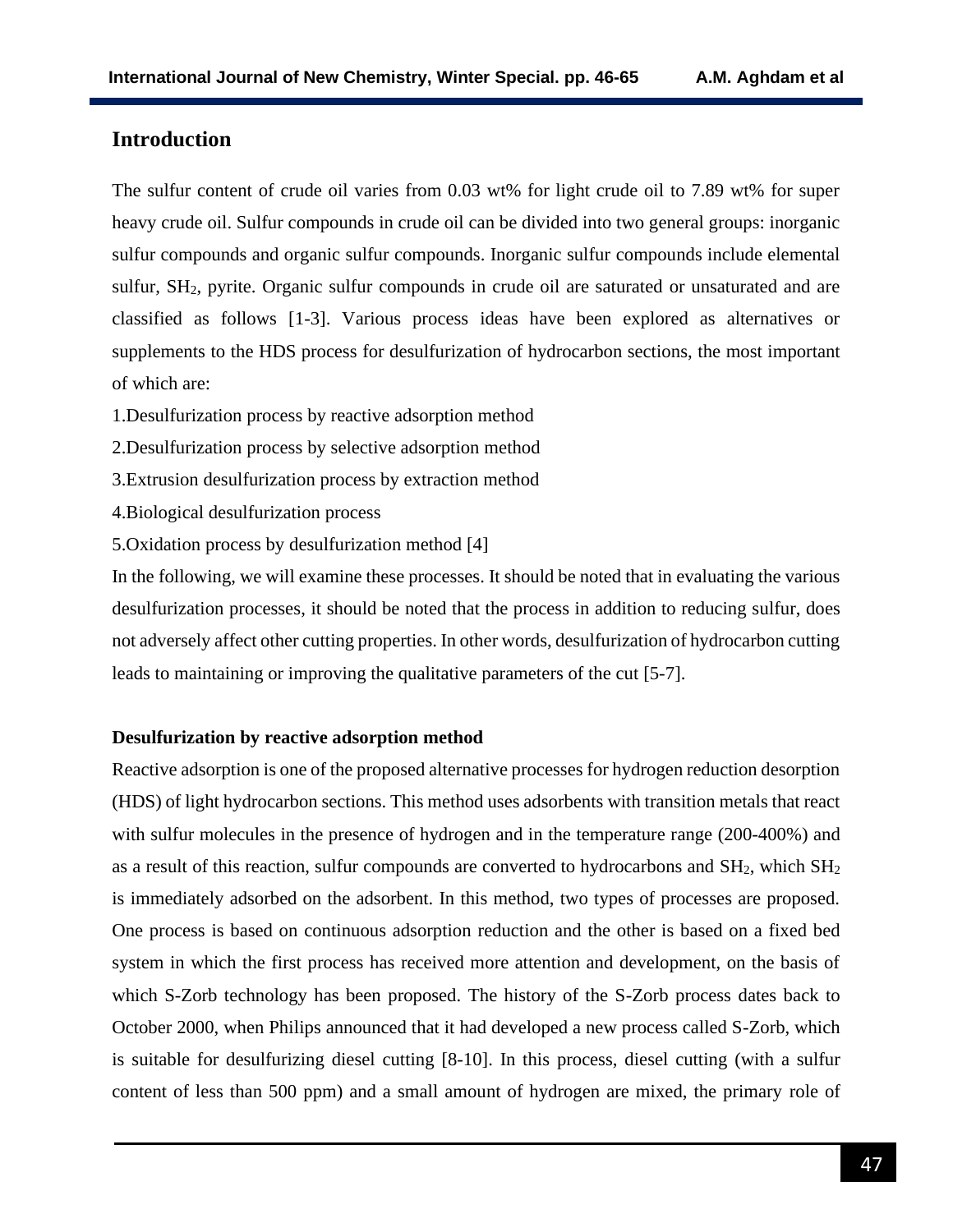which is to prevent the accumulation of coke on the S-Zorb adsorbent. The flow resulting from the vapor mixture then enters a bubble fluid bed reactor and desulfurization is performed by the reaction and adsorption of the products on the adsorbent [11].

To prevent the accumulation of sulfur on the adsorbent and the loss of process performance, the adsorbent is continuously removed from the reactor and is pneumatically transferred to the reducing agent. The adsorbent reduction process is an oxidation process in the presence of air that produces gaseous streams containing  $SO<sub>2</sub>$  and  $CO<sub>2</sub>$ . This gas stream is sent to the sulfur recovery unit and the reduced adsorbent is contacted with hydrogen gas to regain its original activity. The key point of the S-Zorb process is the formulation of the adsorbent, which has not been fully disclosed, but information is available that indicates that zinc oxide (Zno) is the most important constituent of this adsorbent [12-14]. Because S-Zorb is not essentially a hydro treating technology, it consumes less hydrogen than the conventional HDS process. However, due to the limited adsorption and reduction capacity in this process, this method does not seem suitable for desulfurization of causal cuts with a sulfur content of more than 500 ppm. In other words, this is a complementary process for HDS. Other important problems of this process include the following:

- $\triangleright$  In this process, it is necessary for the whole feed to be vaporized in order to better contact with the catalyst and liquefaction of the substrate, which is technically difficult or at least in terms of consumption for cuts such as diesel cuts with a final boiling point greater than 380%.
- $\triangleright$  In the case of diesel cuts, in parts or cases to achieve acceptable desulfurization, the process conditions are similar to those of conventional HDS processes, i.e. the process needs to be performed in the temperature range of 380-420%, with a limited spatial speed at 30 bar. Under these conditions, the reaction process observed for the sulfur compounds of dibenzothiophene derivatives is similar to the process observed in the HDS process, and in practice the S-Zorb process loses its advantage over the HDS process.

## **Desulfurization process by selective adsorption method**

In this category of processes, the research of the Mochida and Song groups is prominent. Both groups used special adsorbents in the fixed bed to adsorb sulfur compounds without converting them to other compounds. The process proposed by Song is known as selective desorption (SARS)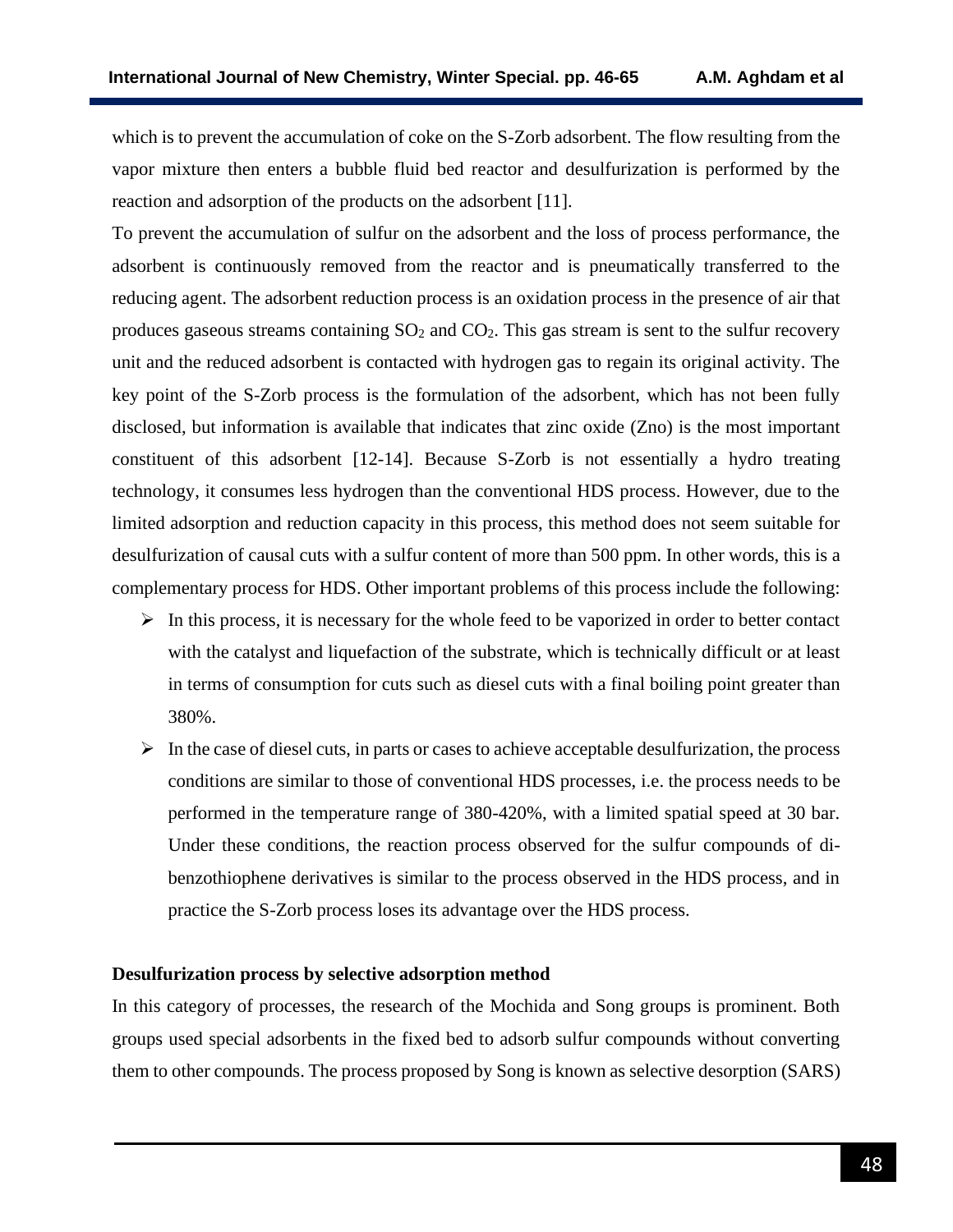desulfurization, which uses mild adsorption conditions (at 80% temperature). The main purpose of these desulfurization studies is to cut kerosene for use in fuel cells [15].

However, the group has also conducted research on desulfurization of gasoline cutters. In their research, this group has activated various adsorbents such as chloride of intermediate metals on catalytic bases, nickel (Ni) adsorbent (i.e. Ni on  $SiO<sub>2</sub>$ ), metal ions on zeolites (i.e. CeY. Ni-Y), They used NiAL bilayer hydroxides,  $Ni-SiO<sub>2</sub> - AL<sub>2</sub>O<sub>3</sub>$ , NiZnAL and even HDS catalysts (CoMO / AL2O3). In their review report, interesting differences in adsorption selectivity for different adsorbents are investigated. The most important problem in this desulfurization method is the low adsorption capacity, which manifests itself even in the desulfurization of gasoline cuts with a relatively low sulfur content [16].

The Mochida research group has developed an interesting method for the adsorption of resistant sulfur compounds based on the use of activated carbon adsorbents with high specific surface area and containing large amounts of oxygen compounds.

This type of carbon adsorbent seems to be suitable for adsorption of sulfur compounds resistant to the HDS process, and therefore the use of this process before HDS will probably be the solution. And yet the low adsorption capacity in this process is still relevant and more research is needed in this area. Another important technical issue in the desulfurization method with surface adsorption is the management of how the waste from the sulfur material adsorbed is converted at the end of the process. In addition, in this method, there are ambiguities about the possibility of reducing adsorbents. In summary, desorption processes based on adsorption are still evolving, and various articles and patents are submitted each year for adsorbents with Hadid formulation with better adsorption capacity and more suitable regenerative capacity. But in practice, due to the limitations of the adsorption capacity of sulfur compounds by these adsorbents, the potential of this process in desulfurization of hydrocarbon sections with low sulfur content and as a finishing desulfurization process.

## **Extrusion desulfurization process by extraction method**

Extraction of organic sulfur compounds from hydrocarbon fractions by a range of solvents ranging from common polar solvents to ionic solvents (ILs) has been the subject of extensive research. The most attractive aspect of desulfurization of hydrocarbon sections by extraction method is the mild process conditions (pressure and temperature close to environmental conditions). Solvents most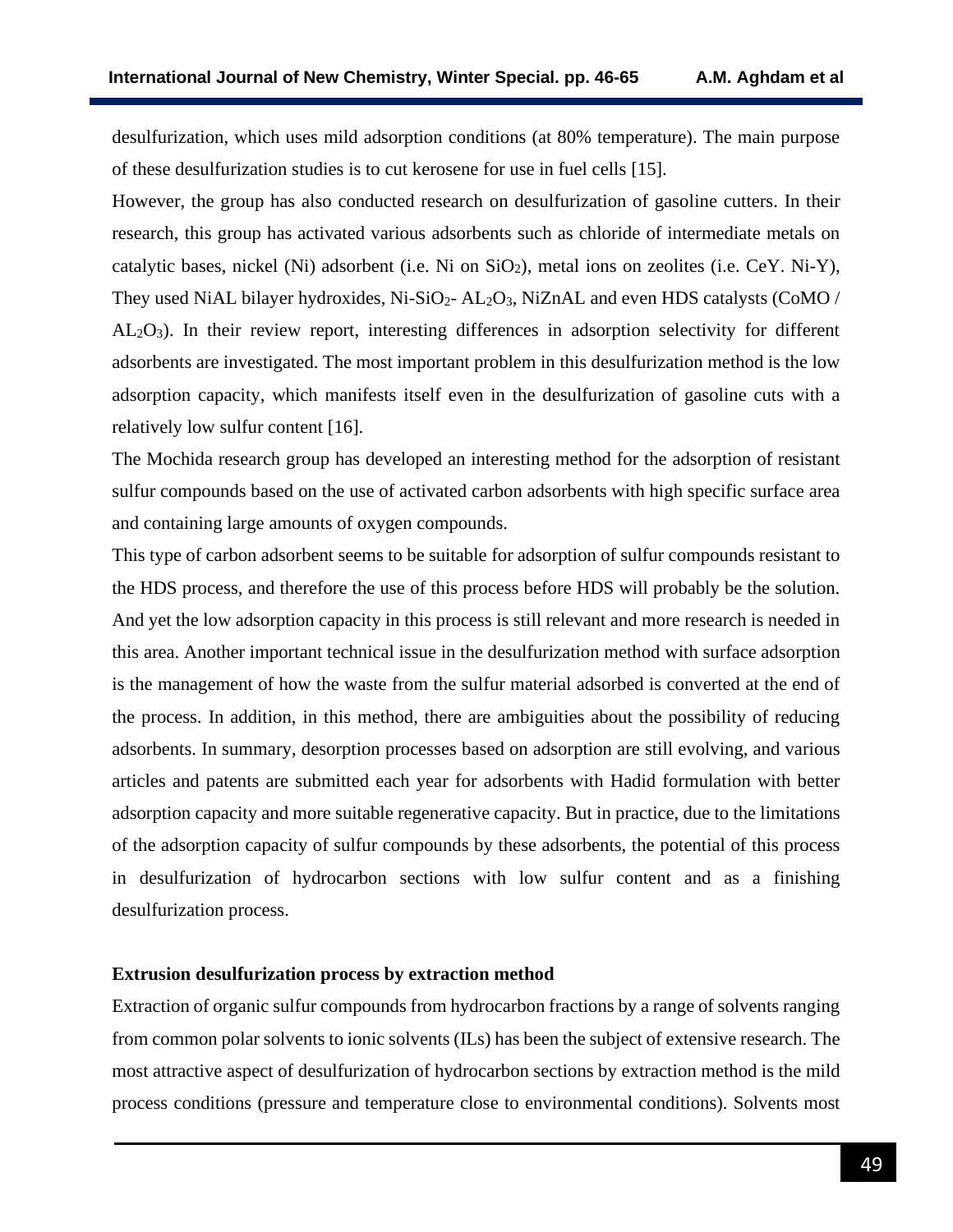commonly tested in this study include acetonitrile, lactones such as gamma butyrolactone, and sulfuric solvents such as dimethyl sulfoxide (DMSO) or sulfone. Based on the research, it seems that the selective extraction of aromatic sulfur compounds from hydrocarbon slices is not an easy task. The problem arises from the fact that the polarity of many sulfur-containing aromatic compounds (such as aromatic sulfides) is very similar to that of the corresponding sulfur-free aromatic compounds. Experimental results of extraction of sulfur aromatic compounds show a maximum desulfurization of 50%, which is not desirable, while desulfurization in this method is done at the cost of extracting a significant part of aromatic hydrocarbons in the cut along with sulfur compounds [17-19].

Because of this problem, most researchers in this field have concluded that for effective and selective separation of sulfur compounds from hydrocarbon slices, it is better to first oxidize the sulfur compounds in the hydrocarbon section and change their polarity relative to the corresponding aromatic molecules provided the basis for their selective and effective extraction. This method is the same method of desulfurization by oxidation, which is the main subject of this research and will be described in detail. Extraction of sulfur compounds by a group of different solvents called ionic solvents has been reported by the Wasserscheid group [20].

An ionic liquid is a non-volatile organic salt that, due to its high polarity, has the potential to extract sulfur and nitrogen compounds from hydrocarbon slices. Problems with the use of ionic solvents include the limited capacity to extract sulfur compounds, the solubility of hydrocarbons in these solvents, and the recovery of these expensive solvents. In all respects, ionic solvents are not significantly superior to conventional organic solvents at present. However, research on improving the performance of ionic solvents in the extraction of sulfur and nitrogen compounds from hydrocarbon fractions is ongoing.

### **Biological desulfurization process (BDS)**

Biological desulfurization (BDS) is an old idea that has been around for fifty years. Recently, to solve the technical and economic problems of the HDS process to achieve new standards in the field of permissible sulfur content and use the benefits of biological processes called "green", this process has been refuted. This process in the presence of water and oxygen at temperature and pressure the environment goes on. However, biological desulfurization by anaerobic bacteria in the presence of hydrogen and in the absence of oxygen has also been studied [21-23]. But more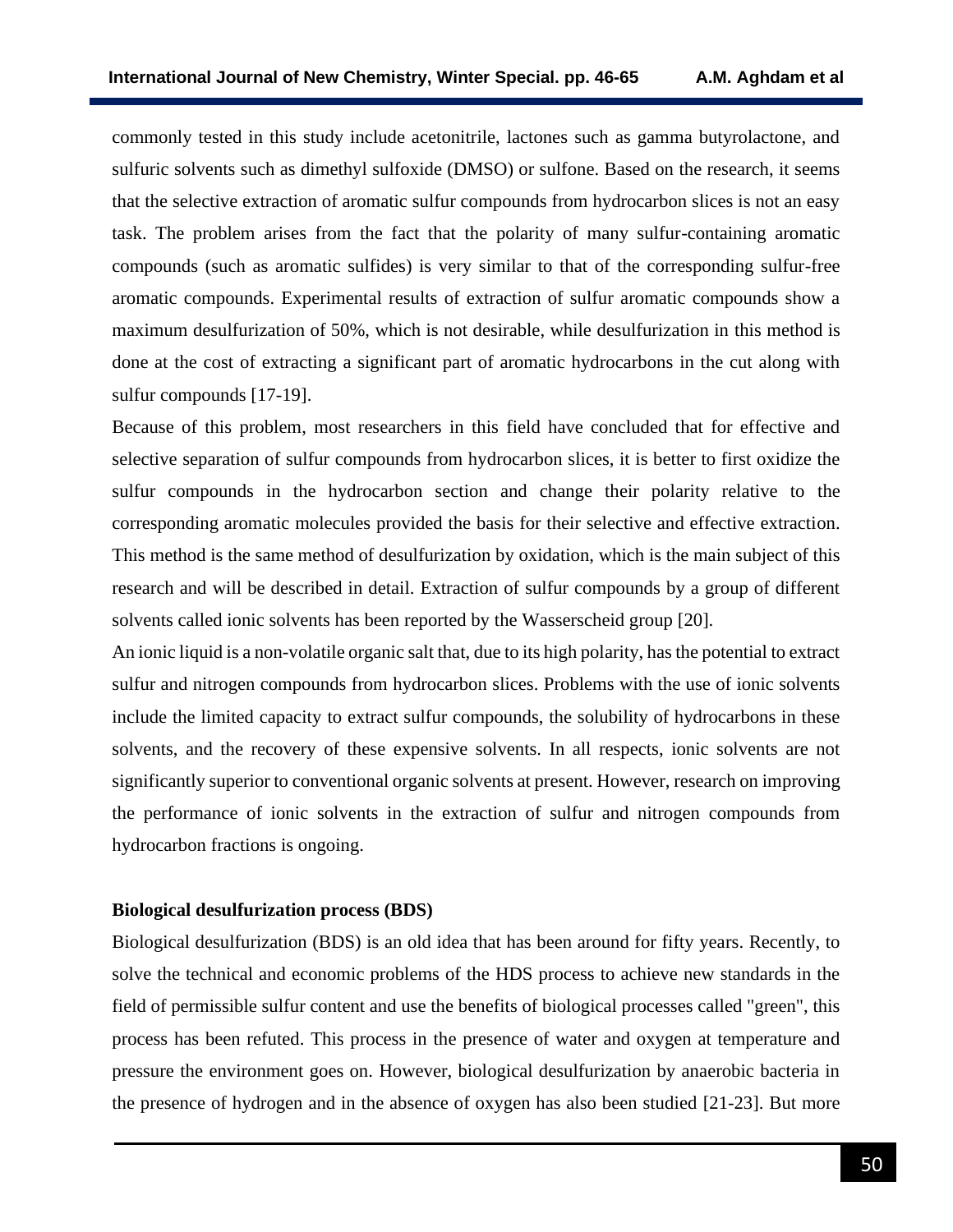reports have focused on aerobic biological desulfurization. The purpose of the BDS process is to use the specific properties of enzymes to produce low-sulfur fuels. In recent decades, significant research has been conducted on the development of knowledge of enzymes and molecular genetics of the BDS process in order to design and optimize the process and bioreactor. There are generally two primary pathways for BDS of alkylated derivatives of benzothiophene. However, the main focus has been on the so-called 4s pathway for some bacteria that can separate sulfur from dibenzothiophene and the alkylated derivatives of dibenzothiophene. As shown in figure 1, the enzymes in question selectively attack the di-benzothiophen sulfur atom without affecting the fuel carbon. In the 4s reaction pathway, di-benzothiophene is first converted to di-benzothiophene sulfoxide and then oxidized to di-benzothiophene sulfonate. HPBS) becomes. Eventually HPBS is converted to -2-hydroxy biphenyl (HBP) and desulfurization is performed. An important aspect of the 4s pathway compared to other pathways is its high selectivity for sulfur atoms. Figure Shows the steps of desulfurization by biological method [24].



**Figure 1:** Schematic diagram of the biological oxidation reaction of sulfur compounds with bacteria

Research has shown that for this process to be economical, the BDS process speed must be at least 20µ mol / min / g dry cell. While in the study conducted by Bio System Energy, a reduction of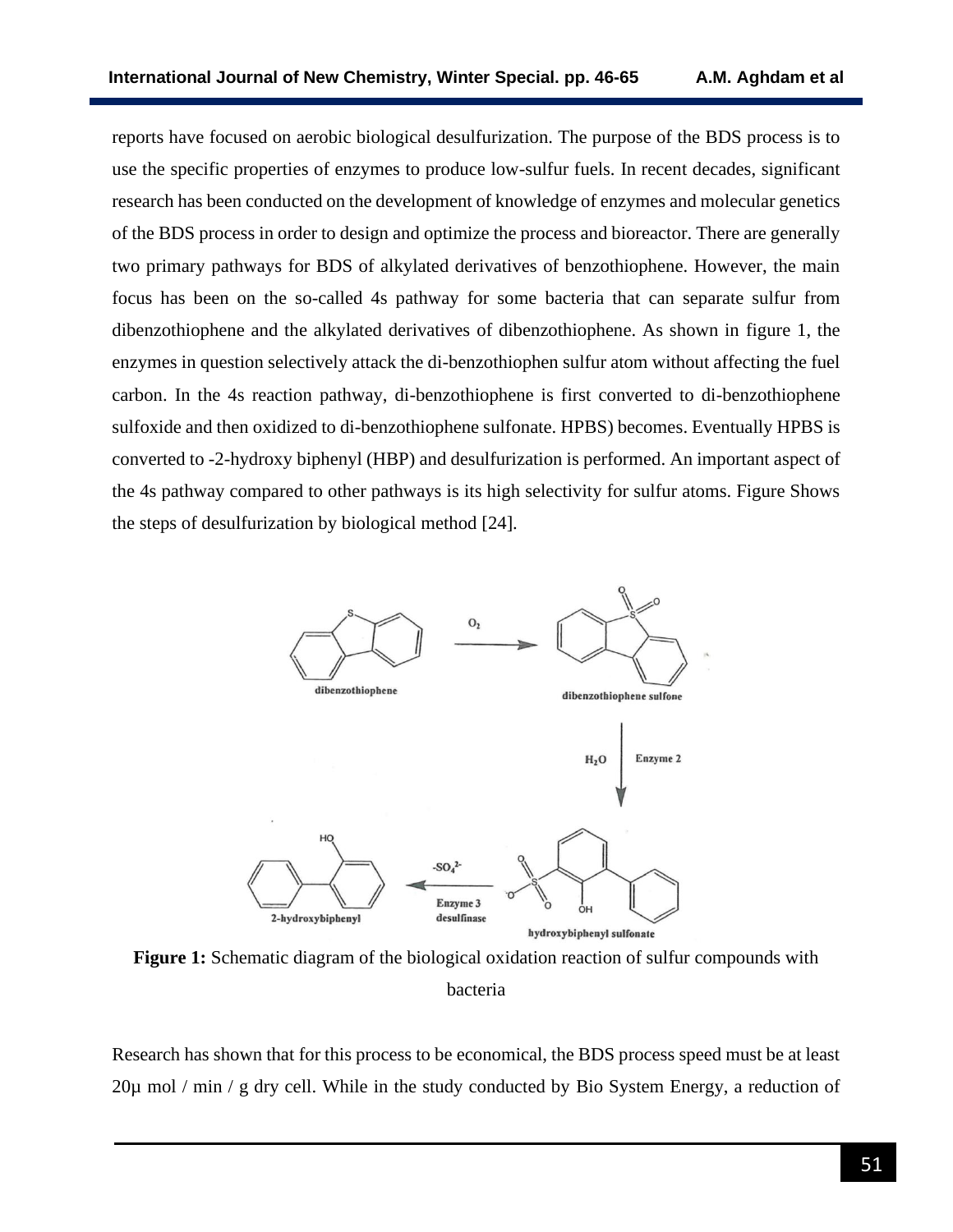67% of the total sulfur from 1850ppm to 615ppm for diesel cutting of HDS product with a speed of 2.8µmol / min / g dry cell has been reported. The important and disappointing point is that it was not possible to reduce the total amount of sulfur to less than 615ppm with this method. Also, in the study conducted by Maghsoudi et al., It was found that in the optimal conditions of BDS process on diesel cutting, the percentage of desulfurization observed for diesel cuts with initial sulfur values of 1000 ppm and 303ppm are only 48.5 and 23.7%, respectively have been similar results have been reported by different researchers with different bacteria in the 4s pathway [25]. Generally, numerous reports on biological desulfurization have not reported deep desulfurization and have reported a sulfur range of 50-200 ppm in the best conditions. This is quite justified given that the activity of bacteria is concentration dependent and increases at high concentrations. Therefore, the potential of the biological desulfurization method to reach the sulfur range of less than 50 ppm is not significant. Enchira, which announced its focus on the development of biological desulfurization for diesel fuel, recently shut down. In addition, another important aspect to consider in biological systems is the competitive reactions created by other bacteria. For example, in the biological process of H2S removal, which is a successful process, only the target bacterium survives in the highly toxic  $H_2S$  environment and can effectively convert  $H_2S$  to elemental sulfur. Therefore, to develop desulfurization biologically, additional studies are needed to prepare the reaction medium for the target bacterial activity. In addition, although bacteria that can convert to benzothiophene and alkyl sulfides have been thoroughly identified and studied, fewer benzothiophene-carrying bacteria have been identified, and in the case of thiophene, only a few have been identified. Very limited species are summarized. In general, in order to develop the biological desulfurization process (BDS), the cooperation of various experts in the field of biotechnology, biochemistry, and refining processes is necessary [23].

Over the past two decades, various research groups have attempted to identify and isolate desulfurizing bacteria from oil slices. To develop the BDS process, the design and construction of pilot units is inevitable. In the current situation, the competition between the BDS process and chemical desulfurization processes seems to be very difficult due to the various improvements that have been made in those processes. In short, although the BDS process guarantees smooth process conditions, it cannot perform the conversion at a reasonable rate that is economically viable. In addition, in this method, there is no possibility of deep desulfurization and reaching new standards.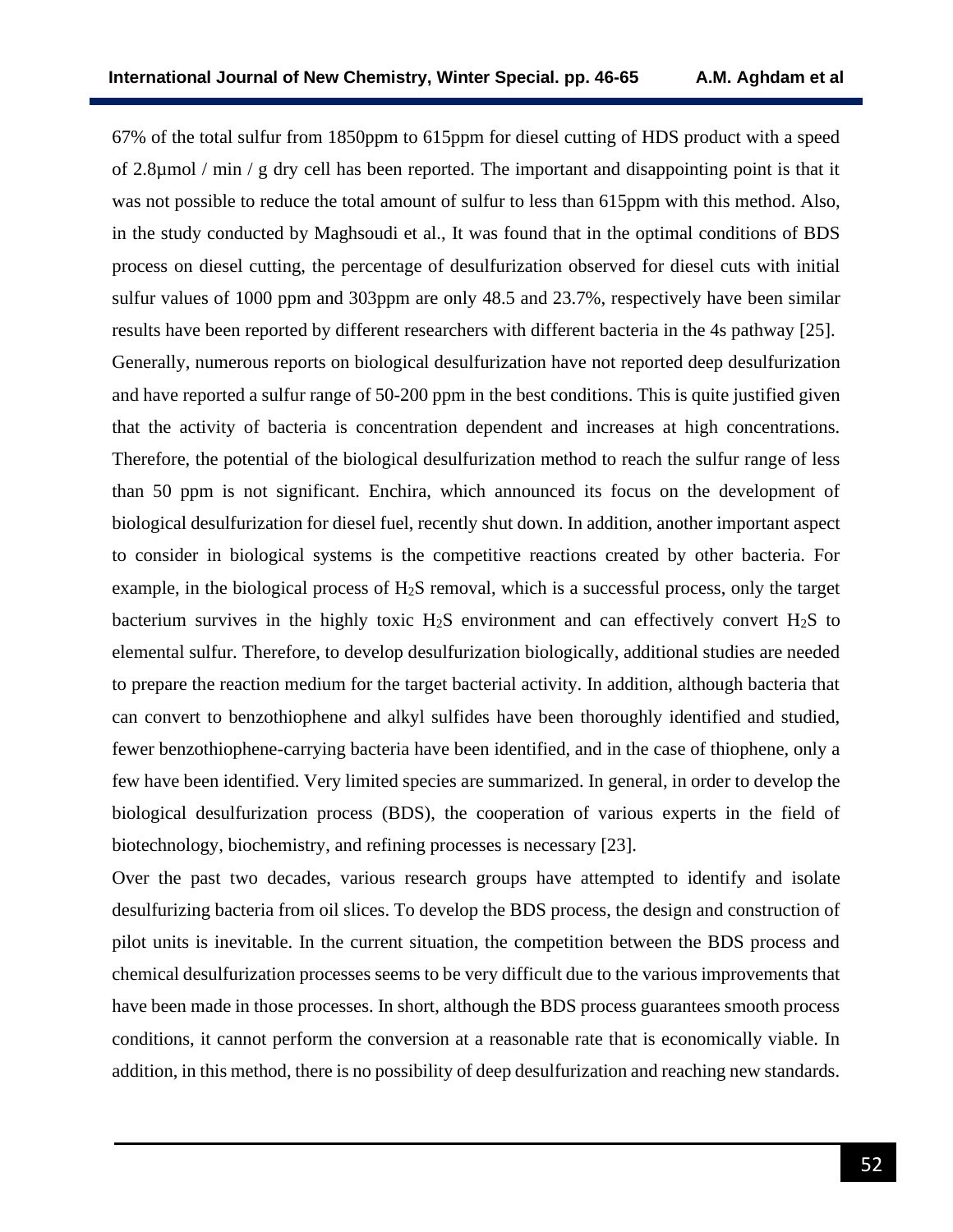### **Deposition desulfurization process**

This process is based on the formation and separation of insoluble deposits of sulfur compounds in a charged chemical complex. In this method, first a suitable chemical substance is added to the sulfur hydrocarbon cut, which then causes the formation of an insoluble deposit with sulfur compounds. The next step in this process is the separation of the resulting sediment from the incision by filtration, which will lead to desulfurization of the incision. For example, the separation of 4,6-DMDBT from its solution in hexane and diesel cutting using the precipitating agent 7,5,4,2 tetranitro-9-fluorine (TNF) has been studied. However, the occurrence of serious problems in this desulfurization process such as very low desulfurization efficiency (only 20%), non-selective performance of the precipitant and excessive consumption of the precipitator has caused the development of this process to be stopped on a laboratory scale.

### **Oxidation (ODS) desulfurization process**

In the HDS process, desulfurization is performed by reducing various sulfur compounds to  $H_2S$ , while in the ODS desulfurization process, the reaction proceeds in the opposite direction, so that the sulfur compound is oxidized and the properties created change. As a result of this oxidation reaction, separation takes place. In this method, sulfur compounds are usually converted to the corresponding sulfonic compounds. To obtain the final product with low sulfur content, it is necessary to separate the sulfonyl sulfur compounds in the second step. This separation is usually done by solvent extraction or adsorption on an adsorbent. Theoretically, oxidized sulfur compounds, such as sulfones, are much more polarized than sulfonates compared to their corresponding sulfides, so they are easier to separate from the feed. The main advantages of desulfurization by oxidation (ODS) method compared to conventional HDS process are as follows: 1. The operating conditions of the ODS process are very mild compared to the HDS process, so that it is performed in the range of atmospheric pressure and temperature range less than  $100^{\circ}$  C, while in this process, the use of hydrogen is not required.

2. The most attractive intrinsic aspect of this process is the greater reactivity of aromatic sulfur compounds, because the nature of this reaction is an electrophilic attack on the sulfur atom in the organic sulfur compound, and this effect increases the electron density on the sulfur atom due to the presence of the ring. Aromatic aromas are enhanced.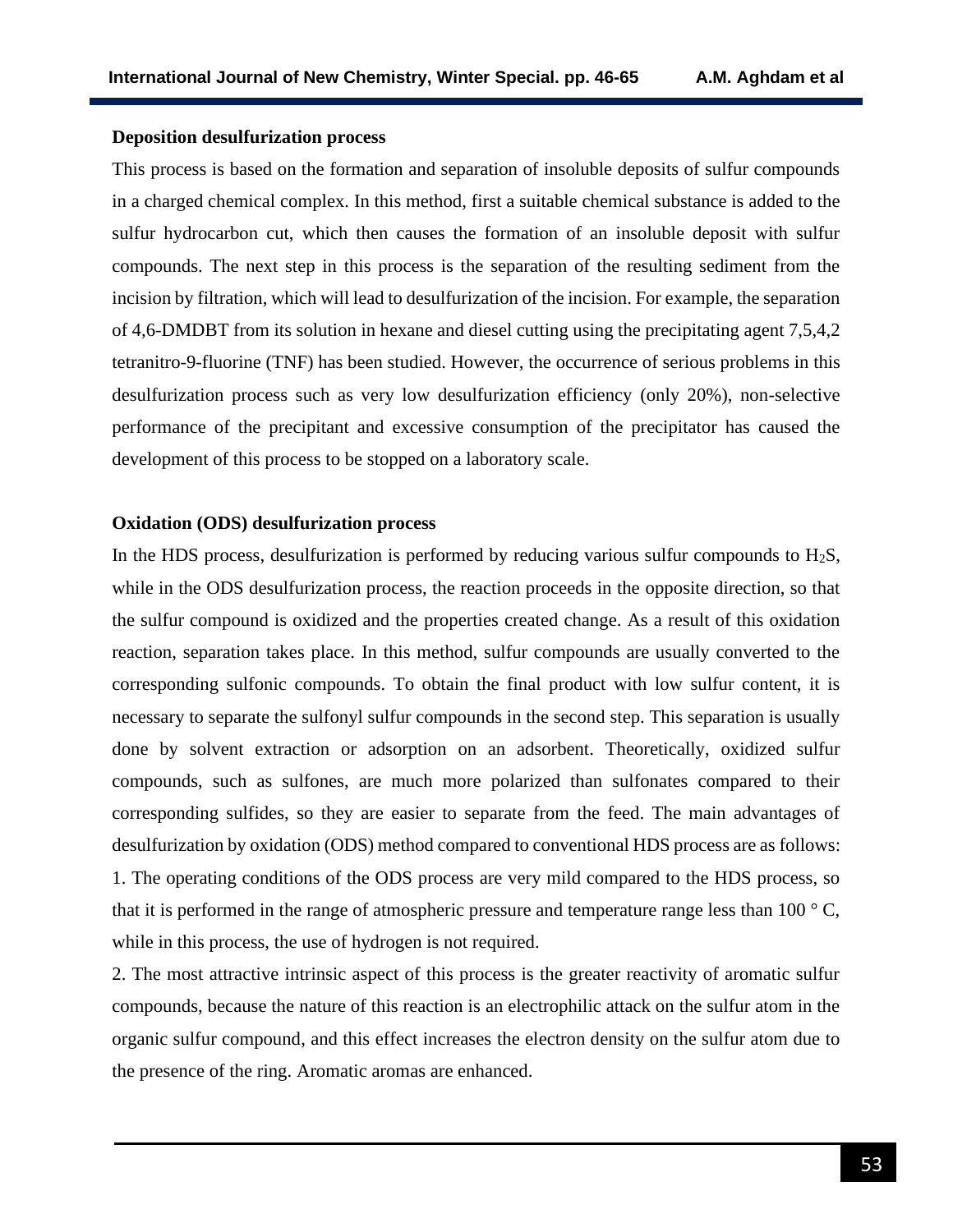In addition, the presence of alkyl groups on aromatic rings in turn leads to a further increase in electron density on the sulfur atom. Therefore, the intrinsic reactivity of molecules such as 4,6- DMDBT in this process is essentially higher than that of DBT, and in fact the order of increasing reactivity for the desulfurization process by oxidation in many oxidation systems is in contrast to the HDS process. In other words, the chemistry of the ODS process in many cases completely complements the HDS process, meaning that sulfur compounds such as 4,6-DMDBT, which are the most resistant compounds in HDS, are easily converted and separated in this process.

Therefore, it is possible to replace the HDS process with ODS or combine these two processes together to produce low-sulfur fuels up to the new stringent standards. Of course, there are different opinions about replacing and combining HDS and ODS processes. Some argue that the production of very low sulfur fuels for refineries that do not have access to low-cost hydrogen sources is more economically viable with the ODS process than HDS. But the use of the ODS process is not limited to direct replacement with the HDS process. The ODS process, if used before the HDS process, provides benefits such as the separation of disturbing compounds in the HDS process, increasing the capacity of the HDS process, and reducing hydrogen consumption. The ODS process, if followed by the HDS process, leads to an increase in the capacity of the HDS units, a shorter residence time in the HDS process, a reduction in hydrogen consumption, and a longer catalyst life in the HDS process. However, due to the existence of HDS units in most modern refineries in the world, the general trend of using the ODS process is to use this process as a complementary process to HDS. In our country, due to the non-availability or limited capacity of HDS units in the main refineries of the country, it is possible to use the ODS process to desulfurize hydrocarbon cuts instead of the HDS process [24].

In practice, however, the process must be evaluated from a technical point of view and the ambiguities in the various parts of the ODS process must be removed. For example, when the liquid-liquid extraction process is used in the second stage of the ODS process to separate oxidized sulfur compounds, a new problem called the loss of part of the hydrocarbon section during the extraction process arises, which needs to be studied precisely. Due to the fact that the desulfurization process by oxidation (ODS) is the subject of this project.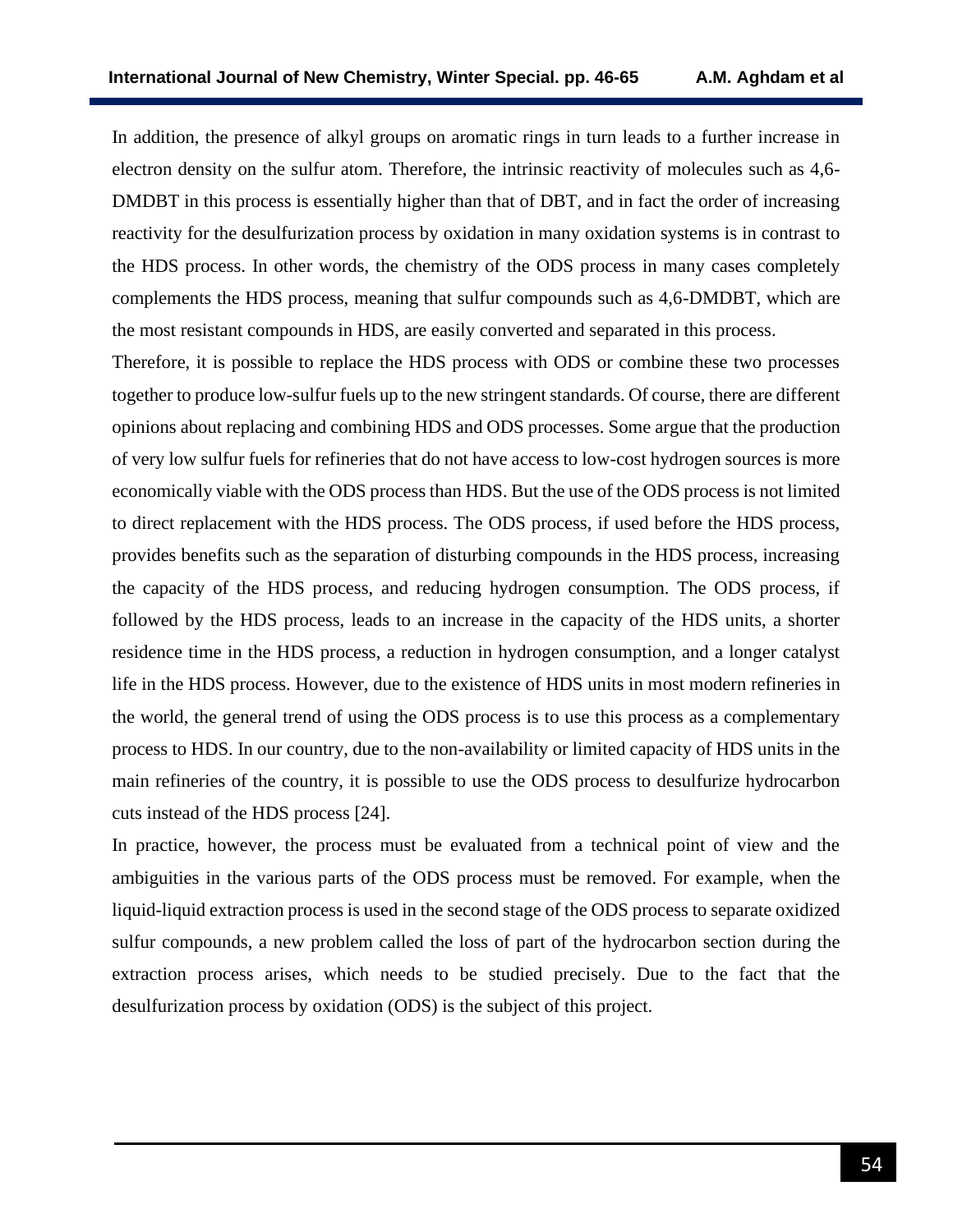# **General comparison of alternative or complementary desulfurization processes of HDS process**

In this section, we compare the desulfurization processes that replace or supplement the conventional HDS process in terms of operating conditions, process sensitivity to the amount of sulfur present in the feed, and the process potential for bringing the sulfur content of hydrocarbon fuels to new standards. Table 1-3 shows the results of this comparison.

# **Table 1. Comparison of different alternative or complementary desulfurization processes of HDS process**

| The potential of the<br>method to achieve       | <b>Sensitivity to the</b><br>amount | <b>Operational</b><br>conditions | <b>Desulfurization</b><br><b>process</b> |
|-------------------------------------------------|-------------------------------------|----------------------------------|------------------------------------------|
| <b>New standards</b>                            | Feed sulfur                         | Normal - Acute                   | <b>Reactive absorption</b>               |
| <b>Much</b>                                     |                                     | Gentle                           | <b>Selective adsorption</b>              |
| <b>Medium</b> (depending<br>on feed conditions) | Much                                | Gentle                           | <b>Extraction</b>                        |
| Low                                             | Much                                | Quite gentle                     | <b>Biological (BDS)</b>                  |
| Low                                             | Low                                 | <b>Quite gentle</b>              | <b>Oxidation (ODS)</b>                   |

As can be seen in this table, the ODS process as a whole provides more advantages than other desulfurization processes. Therefore, this process is investigated as a desulfurization process of light oil cuts in this research.

# **Study of the effect of solvent to hydrocarbon volume ratio on desulfurization**

## **Studies on kerosene cutting**

The volume ratio of solvent to hydrocarbon fraction  $(S / F)$  is one of the important parameters of the process of extracting sulfur compounds from hydrocarbon fractions. Desulfurization is expected to increase with increasing this ratio. On the other hand, increasing this ratio reduces the recovery of hydrocarbon section after extraction with different solvents.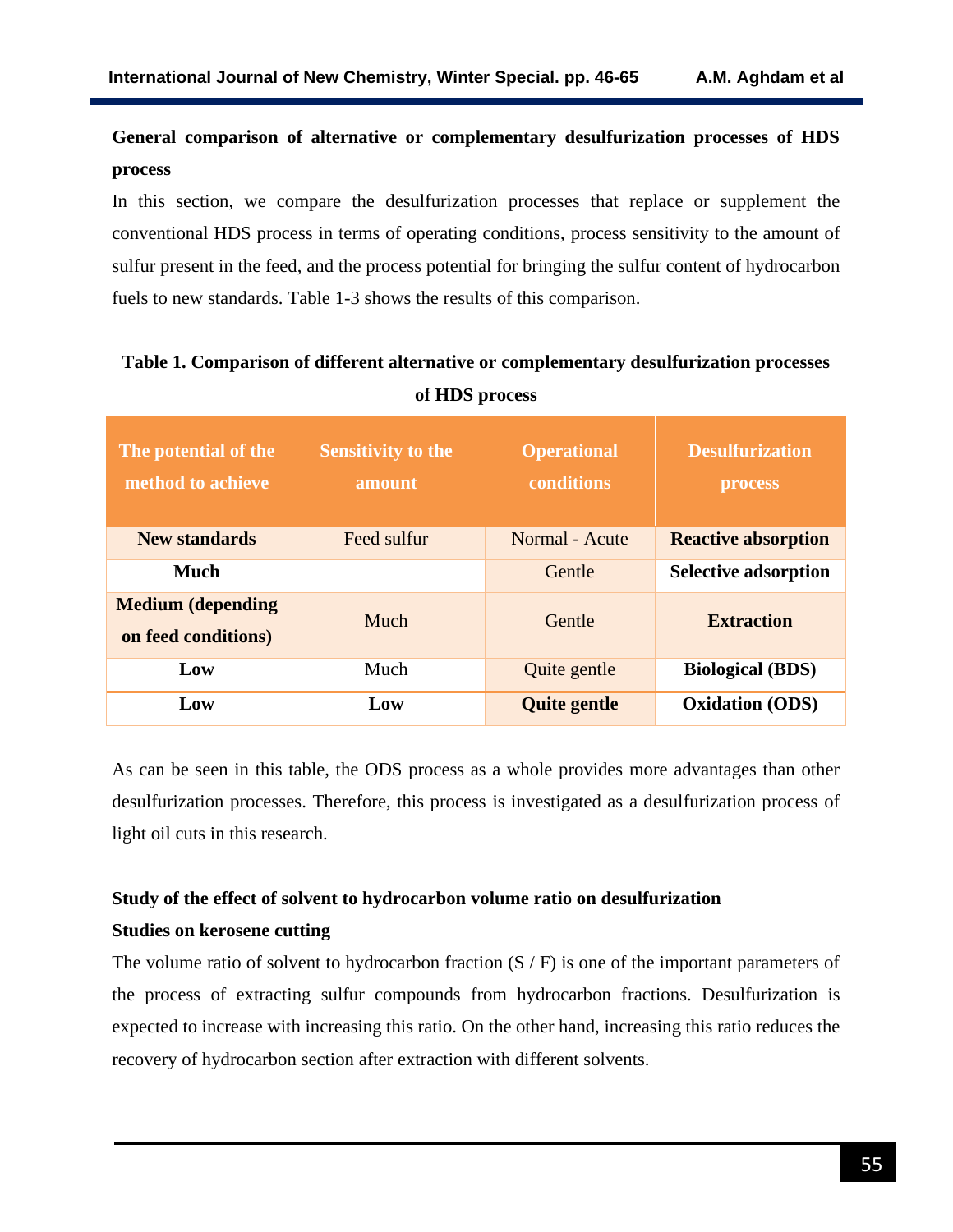**Extraction conditions:** acetonitrile solvent,  $T = 25$  ° C, extraction time 30min, number of extraction steps equal to 1) as shown in figure 1-6, if acetonitrile solvent is used, with increasing S / F from 0.25 to 2 Desulfurization increases from 86.3% to 97.7% while the recovery of kerosene cut after extraction decreases from 98.3% to 86.7%.

Also, with increasing S / F from 2 to 4, the slope of increasing desulfurization is greatly reduced (desulfurization increases only from 97.7% for  $S / F$  equal to 2 to 98.5% for  $S / F$  equal to 4), but recovery of kerosene after extraction Continuously (from 86.7% for S / F equal to 2 to 75% for S /  $F$  equal to 4).



**Figure 2:** Effect of solvent to hydrocarbon volume ratio on desulfurization and kerosene recovery after extraction

**Extraction conditions:** solvent methanol,  $T = 25^\circ$  C, extraction time equal to 30min, number of extraction steps equal to 1)

As can be seen, the process of desulfurization and section recovery changes for methanol and ethanol 96% solvents is quite similar to the process observed for acetonitrile. Increasing the S / F from 0.5 to 2 leads to an increase in desulfurization of kerosene from 89.4% to 96.5% for methanol solvent and from 88.8% to 95.1% for ethanol solvent.

On the other hand, increasing the  $S / F$  from 0.5 to 2 at the same time reduces the recovery of kerosene after extraction from 91.7% to 83.3% for methanol solvent and from 96.7% to 70.1% for ethanol solvent. Also, increasing the S / F from 2 to 4 does not significantly improve the desulfurization rate (from only 96.5% for methanol solvent and from 95.1% to 97.1% for ethanol solvent) but significantly reduces shear recovery after extraction (from 83. 3% to 60% for methanol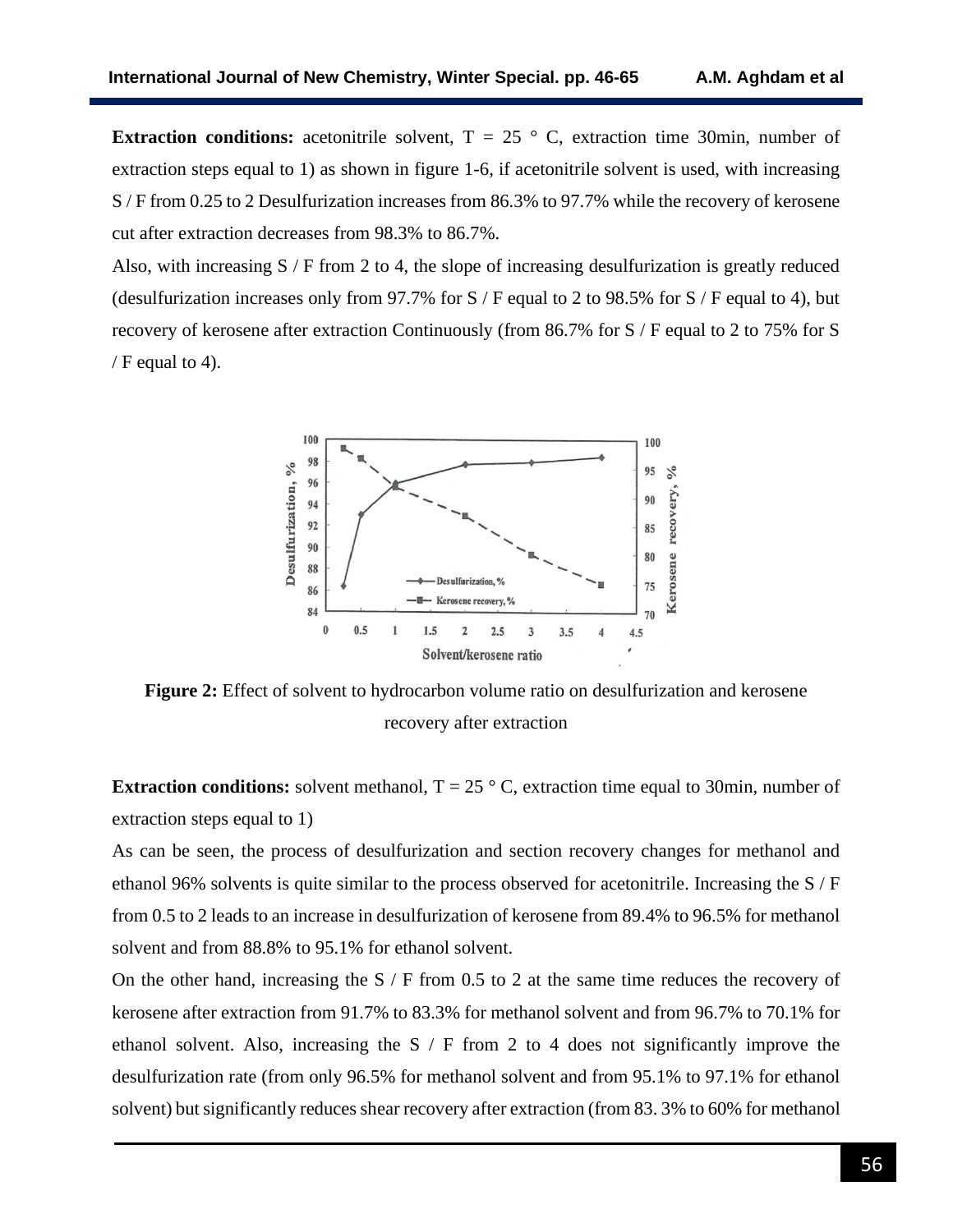solvent and from 70.1% to 27% for ethanol solvent). In general, in the extraction of oxidized sulfur compounds from hydrocarbon sections for all solvents, as a result of increasing the volume ratio of solvent to feed, the process of increasing desulfurization (improving the separation of oxidized sulfur compounds) stops asymptotically, but the recovery of hydrocarbon section after extraction It is constantly decreasing [24].

Therefore, increasing the solvent to feed ratio above a certain amount (about 2) has practically no effect on improving desulfurization of kerosene and diesel cuts, and since it significantly reduces the recovery rate of hydrocarbon cuts from extraction, it does not seem appropriate.

## **Study of the effect of number of extraction steps on desulfurization**

## **Studies conducted on kerosene cutting**

The number of extraction steps is one of the most important parameters of extraction processes. In the separation of oxidized sulfur compounds from hydrocarbon sections, it is expected that with increasing the number of extraction steps, the desulfurization rate will increase due to the improved separation of oxidized sulfur compounds. Also, increasing the number of extraction steps from 2 to 5 does not significantly improve the desulfurization rate (desulfurization increases only from 98.7% to 99.1% for methanol solvent and from 97.5% to 99.4% for ethanol solvent) but significantly reduces the open rate. Oil recovery is extracted after extraction (reduction of cut recovery from 83.3% to 56.7% for methanol solvent and from 70% to 36% for ethanol solvent). In general, in the extraction of oxidized sulfur compounds from hydrocarbon sections for all solvents, as a result of increasing the number of extraction steps, the process of increasing desulfurization (improving the separation of oxidized sulfur compounds) stops asymptotically, but the recovery of hydrocarbon sections asymptotically It stops, but the recovery of the hydrocarbon section is continuously reduced after extraction. Therefore, increasing the number of extraction steps above 2 for kerosene cutting and above 3 for diesel cutting has practically no significant effect on improving desulfurization of kerosene and diesel cuts, and since it significantly reduces the recovery rate of hydrocarbon cutting, does not seem appropriate. To compare different solvents, it is necessary to consider desulfurization and shear recovery after extraction, which is done using the solvent efficiency factor, E, in section 4-6.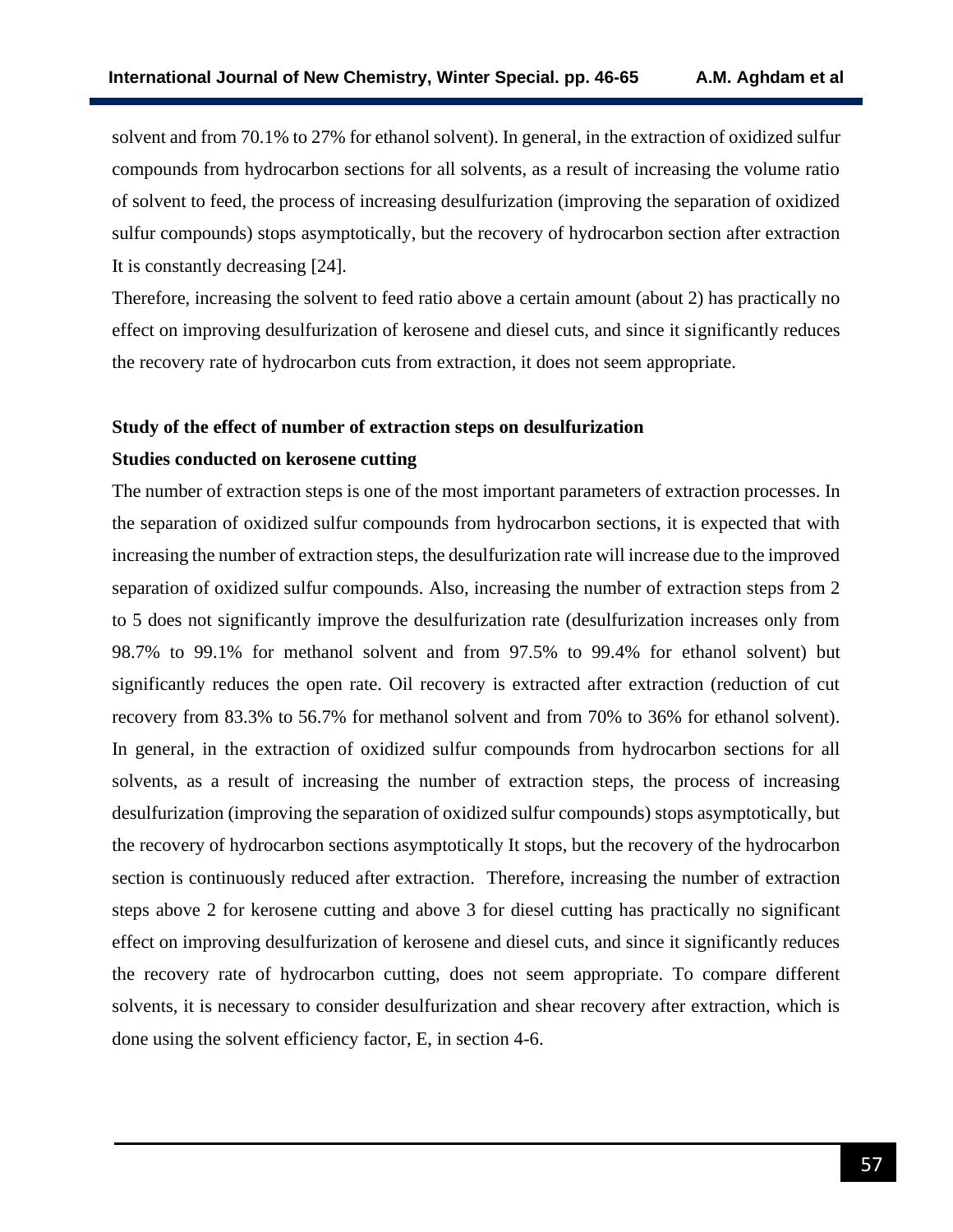# **Comparison of the performance of different solvents in the separation of oxidized sulfur compounds from hydrocarbon sections**

Solvent efficiency factor, E, is a good criterion for comparing the performance of different solvents in the extraction of oxidized sulfur compounds from hydrocarbon sections. Figures 6-13 and 6-14 show the efficiency factor of the solvent in extracting oxidized sulfur compounds from kerosene cut. As can be seen in the figures, the order of the solvent efficiency factor for acetonitrile, methanol and ethanol is:

Acetonitrile> Methanol <Ethanol

### **Offer suggestions for future studies**

Given the breadth of the present study, each section offers suggestions separately:

In the section of experimental studies of oxidation of sulfur compounds, the following items are presented as suggestions:

**1. Determining the main sulfur compounds of hydrocarbon slices and their amount:** It seems interesting to study the conversion rate of different sulfur compounds after oxidation and the rate of their separation after solvent extraction. For example, it is very interesting to determine what the total amount of sulfur left after the desulfurization process by oxidation (ODS) is composed of. In this study, at first, such an attempt was made, but due to the many limitations in the qualitative and quantitative analysis of sulfur compounds, it was not possible to do so.

Because, firstly, for this purpose, special analysis devices (gas chromatography device equipped with PFPD detector and new CC-MS devices with high scanning quality) are required, and secondly, for such studies and production of control solutions, sulfur compounds Special such as 4,6-DMDBT, which is very expensive, while not available in Iran and is produced in the world only for desulfurization studies in very small quantities.

**2. Mechanistic studies to determine the share of the effect of transfer phenomena and chemical kinetics in the overall speed of the oxidation process:** For this purpose, it is necessary to first oxidize individual sulfur compounds such as DBT and BT in solvents such as toluene in the oxidation system under different conditions (temperatures). Different and different mixing speeds) should be studied and then by interpreting the results and using criteria such as HATA modules, the general regime controlling the process speed should be determined. This information is very important in developing suitable reactors for this application.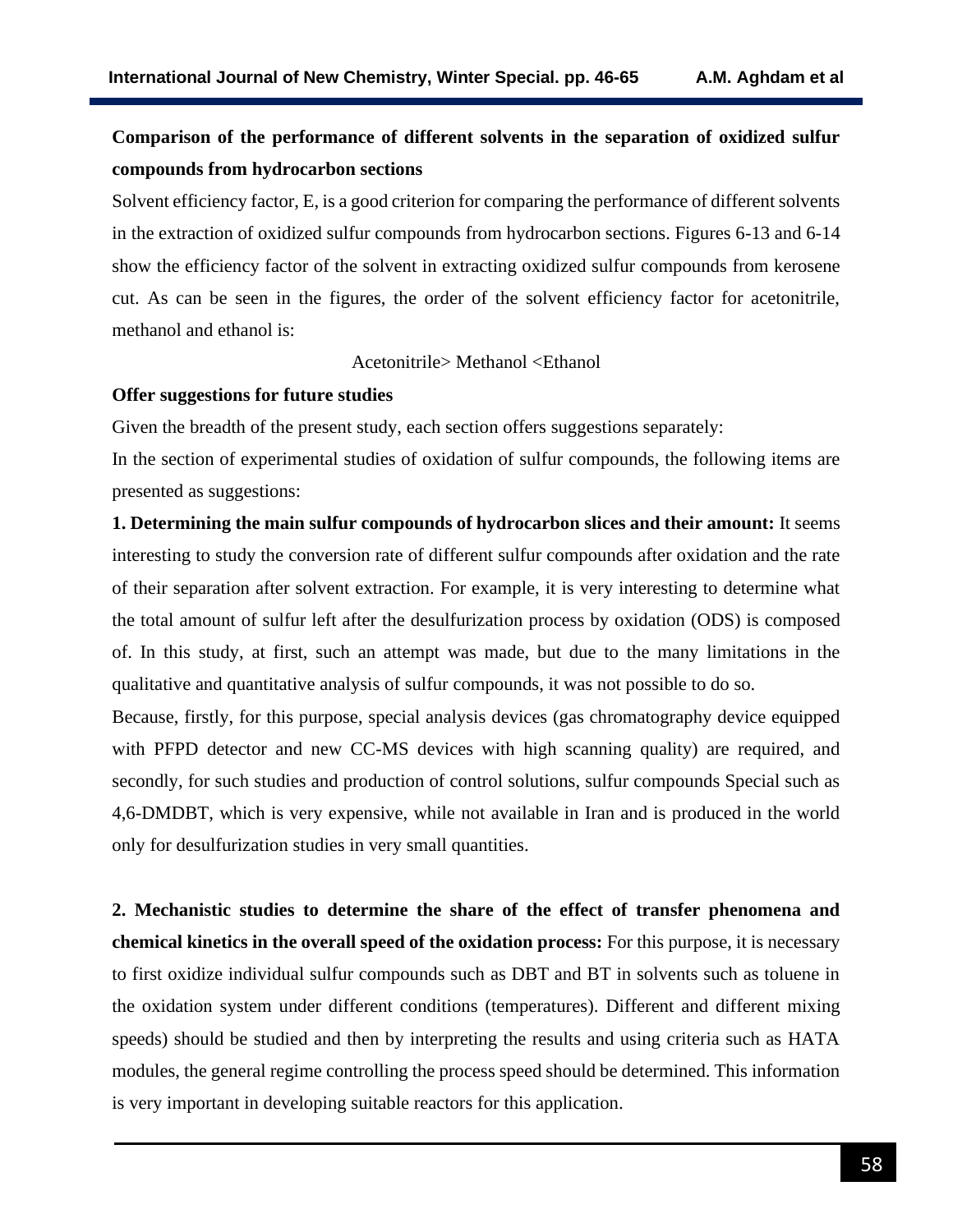**3. Investigate the possibility of increasing the overall process speed:** Examining the application of conditions such as the use of ultrasonic wave energy in the reaction mixture, or adding catalysts along with formic acid to increase the overall process speed is an interesting topic for future studies. Increasing the overall oxidation rate leads to ease of reactor design, reduction of reactor volume and the possibility of continuous process design.

In the section of proposing and building a reactor based on jet techniques, the following items are suggested:

**1. Optimization of the number of jets in the reactor mixing chamber:** By economic calculations, taking into account the increase in power consumption and improving the performance achieved by increasing the number of jets, the optimal number of jets is obtained. As you know, as the number of jets in the reactor mixing chamber increases, the reactor performance is likely to improve, but at the same time the power consumption will increase. Optimizing the number of jets with economic calculations is an interesting topic for future studies.

**2. Determining the effective parameters in increasing the scale of jet reactors:** Due to the fact that increasing the scale of this type of reactors as special reactors is not easily possible, for this purpose it is necessary to build at least one other FIJR reactor with different scale and its performance in Oxidation of sulfur compounds to be evaluated. Then try to evaluate the results without reactors by evaluating the results obtained in reactors with different scales. In the studies conducted in the present study, it seems that the Reynolds Jet number is one of the main parameters in this field.

**3. Study of jet failure and alloying process:** Knowing this information is important in designing reactors based on collision jet techniques. The study of the use of various computational techniques such as computational fluid dynamics (CFD) to model the failure and alliance of jets is one of the interesting topics for future studies.

In the experimental studies section on the separation of oxidized sulfur compounds from hydrocarbon sections, the following are interesting for future studies:

**1. Comparative study of the performance of ionic solvents with conventional solvents:** For this purpose, first some ionic solvents that are probably suitable for this application and can be synthesized should be selected and their performance in separating oxidized sulfur compounds from sections. Hydrocarbons to be evaluated. Then the desulfurization rate and the recovery rate of the hydrocarbon section obtained if these solvents and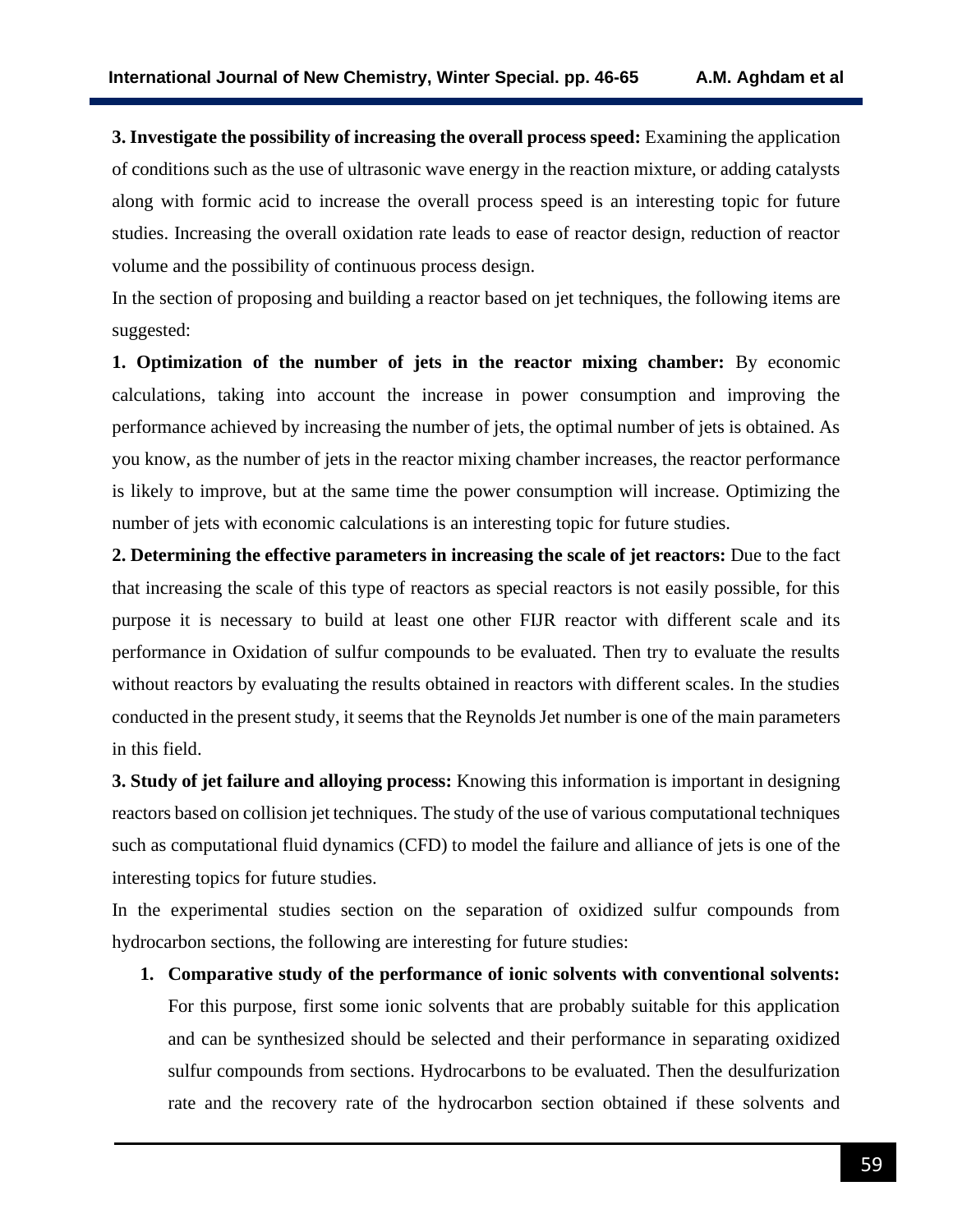conventional solvents are used are compared. Of course, if the performance of ionic solvents is better, it is necessary to replace ordinary solvents with ionic solvents, such as how and the possibility of recovery of ionic solvents after the process, as well as economic issues related to these solvents (their high price) carefully evaluated. To be placed.

- **2. Investigation of solvent recovery processes after extraction:** For this purpose, the processes of solvent recovery after extraction and the separation of sulfones and hydrocarbons dissolved in the solvent should be carefully studied. Solvent recovery through distillation is currently proposed, but various aspects of this separation process must be considered. For example, it must be determined how much of the solvent is lost through the sulphon-rich flow and how much fresh solvent is required. It is also necessary to determine what part of the hydrocarbons carried by the solvent during the extraction step. They can be recovered at this stage.
- **3. How to manage the production of sulfonic waste:** For this purpose, all the forthcoming solutions in a refining complex for the management of this waste should be evaluated. For example, the possibility of sending this product to sulfur recovery units after the necessary preliminary processes, as well as the possibility of converting this waste into sulfonates which are valuable materials, or even the possibility of using this waste in sulfur asphalts should be carefully studied and compared. And suggest the best solution. Recently, solutions such as the possibility of using bilayer hydroxide catalysts to separate  $SO<sub>2</sub>$  from sulfones and recover the sulfur hydrocarbon fraction have been considered by researchers, which need to be further evaluated.

**4. Evaluation of different adsorbents for separation of oxidized sulfur compounds:** Considering the development of different adsorbents with different properties and characteristics, evaluation of the performance of these adsorbents in the process of separation of oxidized sulfur compounds seems interesting. Interpretation of the performance of adsorbents in the field of separation of oxidized sulfur compounds from hydrocarbon sections with pore structure (pore size, percentage of meso and micro porosity) and their specific surface area is one of the interesting research fields in this regard. If a suitable adsorbent with a high adsorption capacity is found for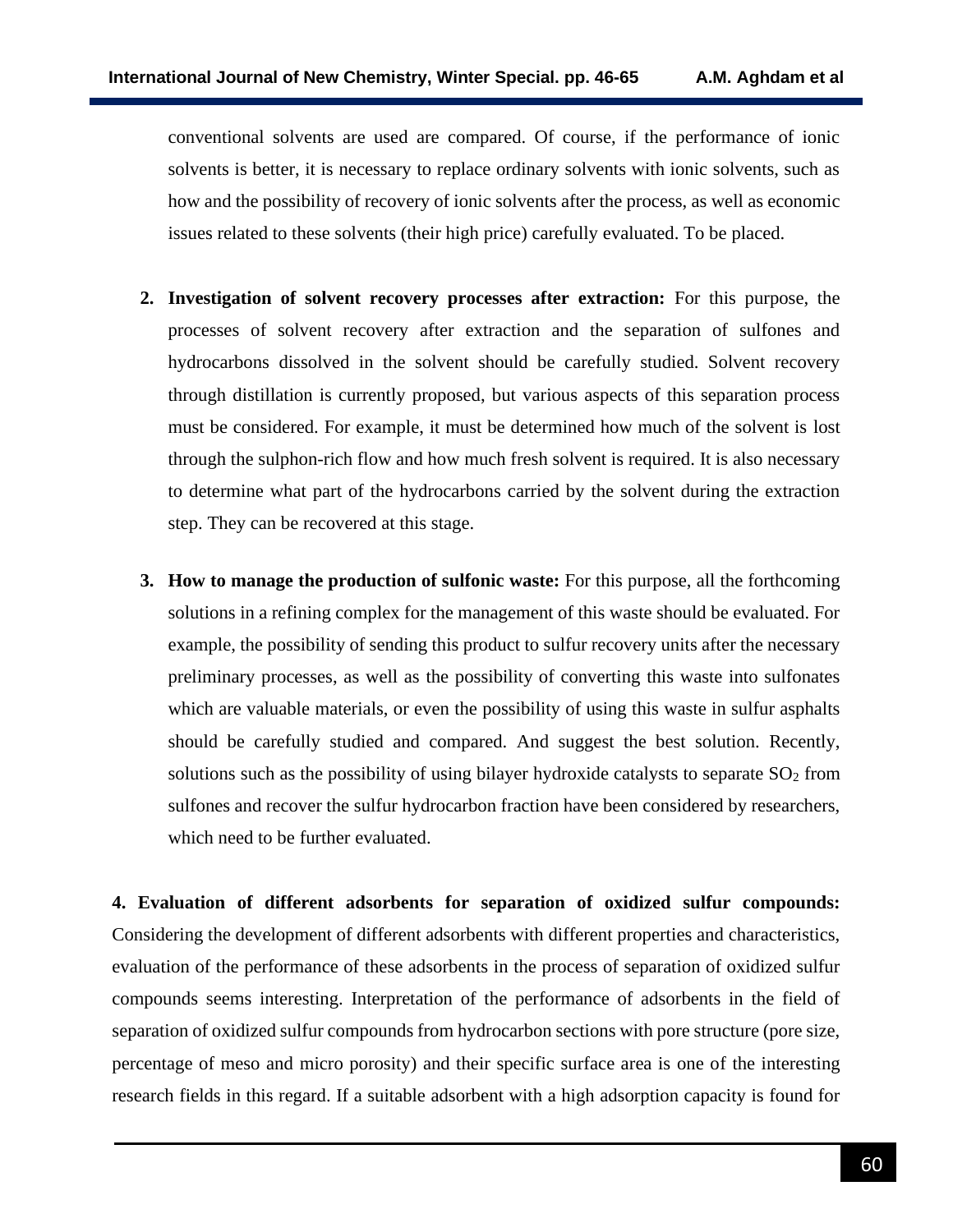oxidized sulfur compounds, it will be possible to replace the extraction process with an adsorption process to separate the oxidized sulfur compounds. However, with sufficient studies, the existing ambiguities about the adsorption process such as adsorbent capacity, the possibility of reducing the adsorbent and how to reduce it, the total life of the adsorbent and the number of times the adsorbent can be reduced, which is a good topic for future study [25].

#### **Conclusion**

In this study, desulfurization of oil cuts between kerosene distillation with an initial sulfur content of 2335 ppm and diesel with an initial sulfur content of 8000ppm was investigated and the following results were obtained:

- 1. Oxidized water oxidation system Formic acid has more advantages compared to other oxidation systems such as simplicity of oxidation system, availability of formic acid as a catalyst, and no need for solvent and solid catalyst in the oxidation medium, so as the main oxidation system was considered in this study.
- 2. The most important parameters of the Oxidized Water-Formic Acid Oxidation System include the oxidation temperature, the molar ratio of hydrogen peroxide to sulfur (O / S), and the molar ratio of formic acid to sulfur (Acid / S). The effect of these parameters on desulfurization of Hydrocarbon sections of kerosene and diesel were investigated. It was found that the best oxidation conditions in the range of studied parameters, for cutting kerosene (O / S = 5 Acid / S = 30, T = 60C) and for cutting diesel (T = 80C O / S = 5 Acid / S = 30).
- 3. The reaction system of oxidation of sulfur compounds is a liquid-liquid system. In this system, there may be limitations of interphases transfer phenomena controlling the reaction rate. Therefore, in the development of a reactor system suitable for immediate application, a reactor that provides intense interphase mixing seems appropriate. For this reason, a reactor system based on the technique of collision jets equipped with four jets in the mixing chamber (FIJR) was proposed and built for this purpose. By studying the effect of the most important design and operational parameters on the reactor performance such as current intensity, jet diameter, distance between jets, it was found that reactor performance improves with increasing current intensity and decreasing jet diameter and distance between nozzles. Suitable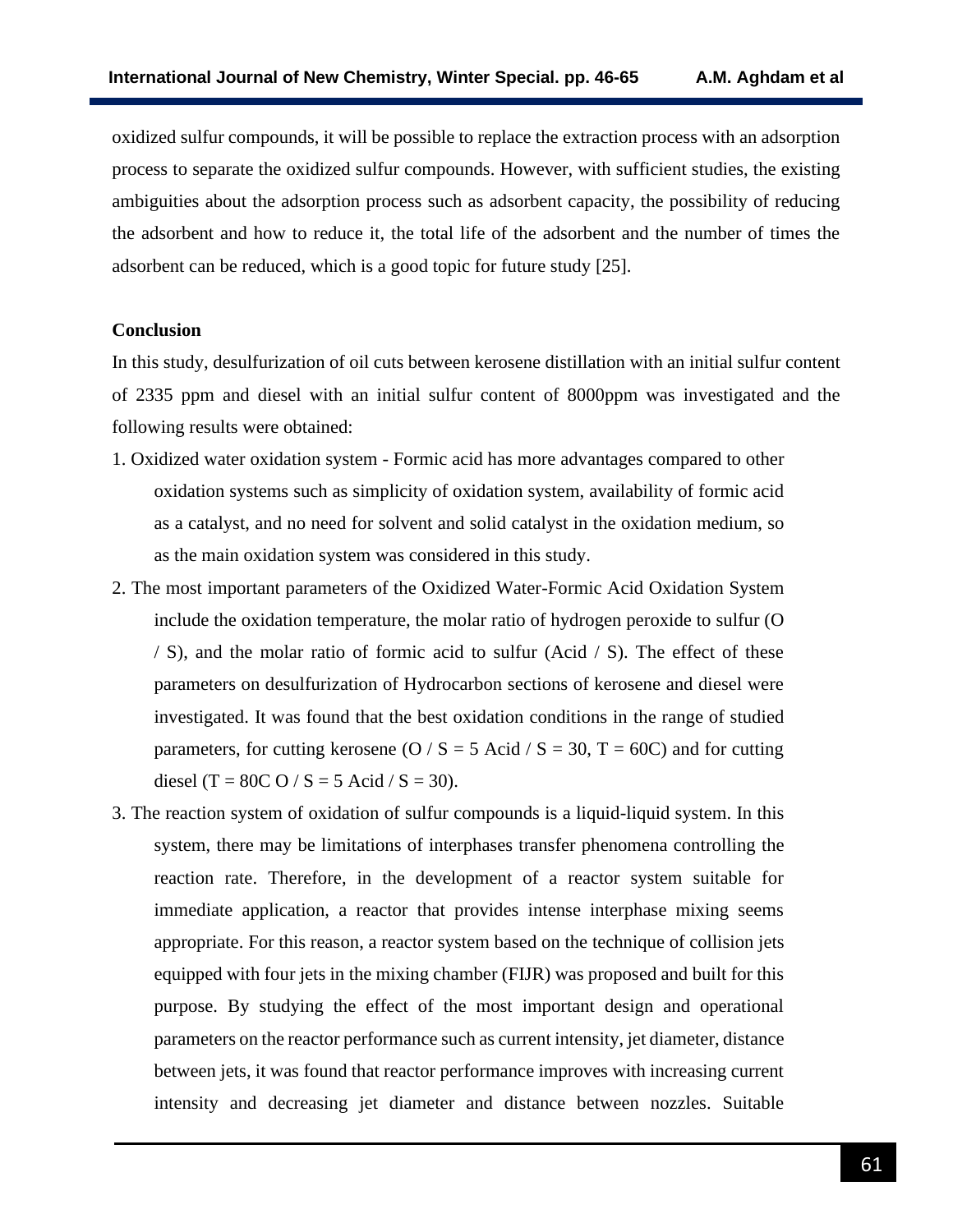conditions in the range of studied parameters were equal to the flow rate of 400 L / h, the diameter of the jet was 2 mm and the distance between the jets was 1 cm. The operation of the FIJR reactor under these conditions for the oxidation of sulfur compounds in kerosene cuts under suitable oxidation conditions resulted in 92% desulfurization of kerosene cuts.

- 4. The performance of the new FIJR reactor was compared with a conventional STR agitator reactor and it was found that under similar conditions in terms of residence time and reactor input power, the performance of FIJR reactor in oxidation of sulfur compounds is significantly superior to STR reactor.
- 5. In the case of STR reactor, it was found that increasing the agitator speed beyond the specified limit of 750 rpm has no effect on improving the performance of the reactor and only increases the power consumption.
- 6. During the oxidation of sulfur compounds, sulfoxides and sulfones are formed, which have a much higher polarity than the primary sulfur compounds. The sulfonates produced, depending on the molecular structure, either remain in the hydrocarbon section, are either extracted by the oxidation-resistant aqueous phase, or remain insoluble and precipitate in both phases.
- Therefore, during oxidation, some of the sulfur compounds are separated and some desulfurization is done from the cut. The results of our experiments showed that in case of oxidation of sulfur compounds under similar conditions of suitable oxidation conditions, more than 73% desulfurization of kerosene cut and about 40% desulfurization of diesel section is done only in the oxidation stage. Secondary processes such as liquid-liquid extraction to separate the oxidized sulfur compounds remaining in the hydrocarbon section and to improve the desulfurization of the hydrocarbon section go beyond these values.
- 7. Liquid extraction process Liquid is the most important process for separating oxidized sulfur compounds from hydrocarbon slices. The most important parameters of the liquid-liquid extraction process are the type of solvent, the number of extraction steps, and the volume ratio of the solvent to the hydrocarbon section.
- To regulate these parameters in the process of extracting sulfur compounds from hydrocarbon cutting, in addition to desulfurization, it is necessary to pay attention to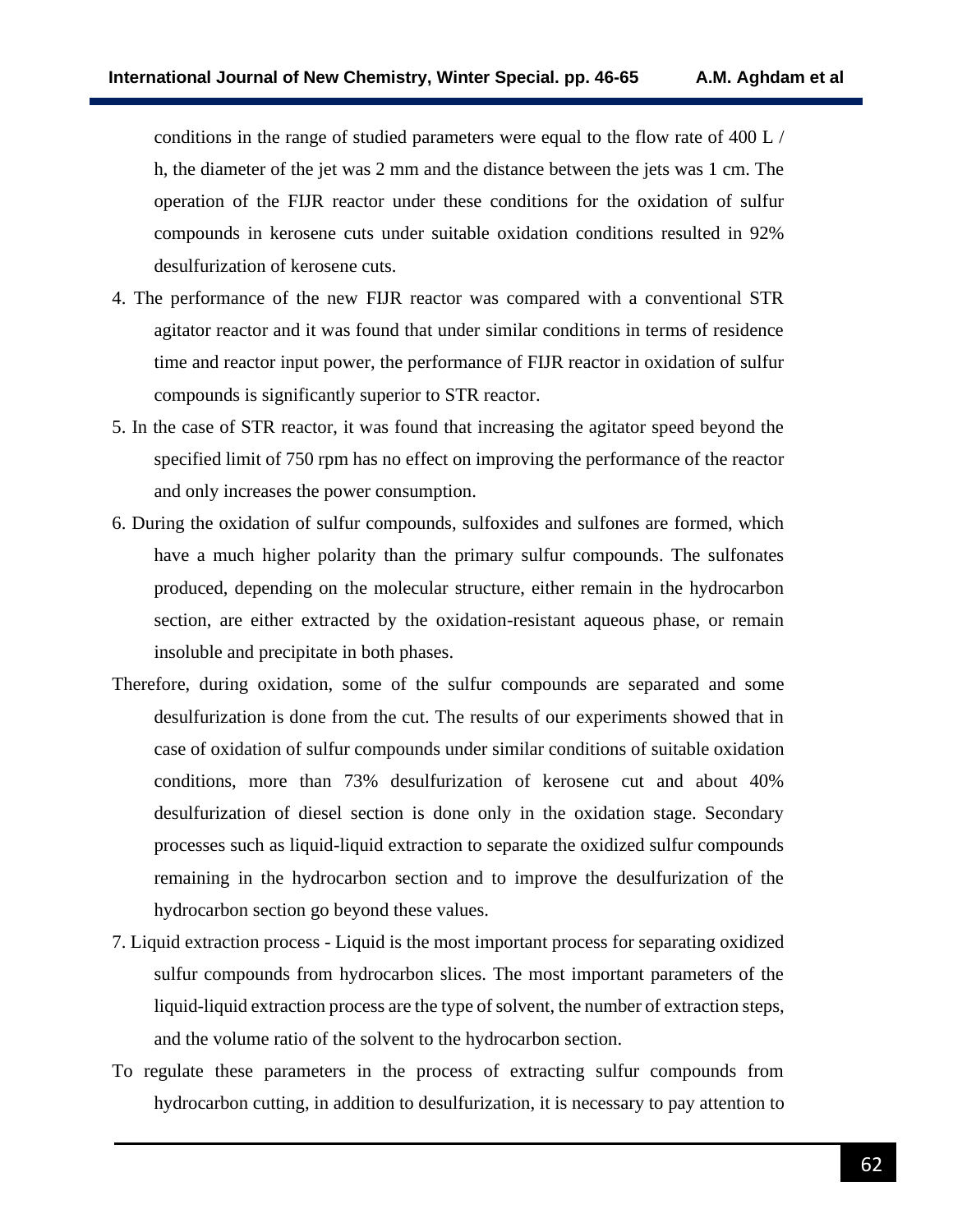the recovery of the cut after extraction. In this study, after the initial selection of methanol, 96% ethanol and acetonitrile solvents based on common criteria, the effect of each of these parameters on the rate of desulfurization and shear recovery after extraction was studied for each solvent.

Then, by combining both desulfurization and shear recovery effects in a factor called solvent efficiency factor, E, a comparison was made between the performance of different solvents:

### (Acetonitrile> methanol> 96%)

- It was also found that increasing the number of extraction steps by more than 2 for kerosene cutting and more than 3 for diesel cutting has little effect on increasing desulfurization but causes a continuous decrease in shear recovery after extraction. The same is true for the volume ratio of solvent to S / F hydrocarbon section, i.e. increasing S / F beyond a certain limit has no effect on improving desulfurization, while continuously reducing the shear recovery rate after extraction.
- 8. From the extraction of oxidized sulfur compounds from hydrocarbon sections, the highest desulfurization rate observed for both kerosene and diesel sections was more than 99% and the lowest amount of sulfur remaining after the ODS process for kerosene cutting was equal to 13.3ppm and 40ppm for diesel cutting, which is less than the Euro 5 standard (the current standard in our country).
- 9. By comparing the amount of desulfurization obtained in the simple extraction process with the extraction oxidation process (ODS) and the existence of a large difference in the amount of desulfurization in favor of the ODS process, it was found that the role of oxidation step in desulfurization of hydrocarbon sections by ODS process is very colorful. Because in the oxidation stage, firstly, some of the sulfur compounds are separated, and secondly, the properties of the remaining sulfur compounds in the cut, such as polarity, change in such a way that it is possible to separate them by the extraction process.
- 10. Adsorption process alone is not suitable for separation of oxidized sulfur compounds from hydrocarbon sections with high sulfur content such as hydrocarbon sections presented in this study because due to limited adsorption capacity of adsorbents in separation of oxidized sulfur compounds, desulfurization can be achieved. There is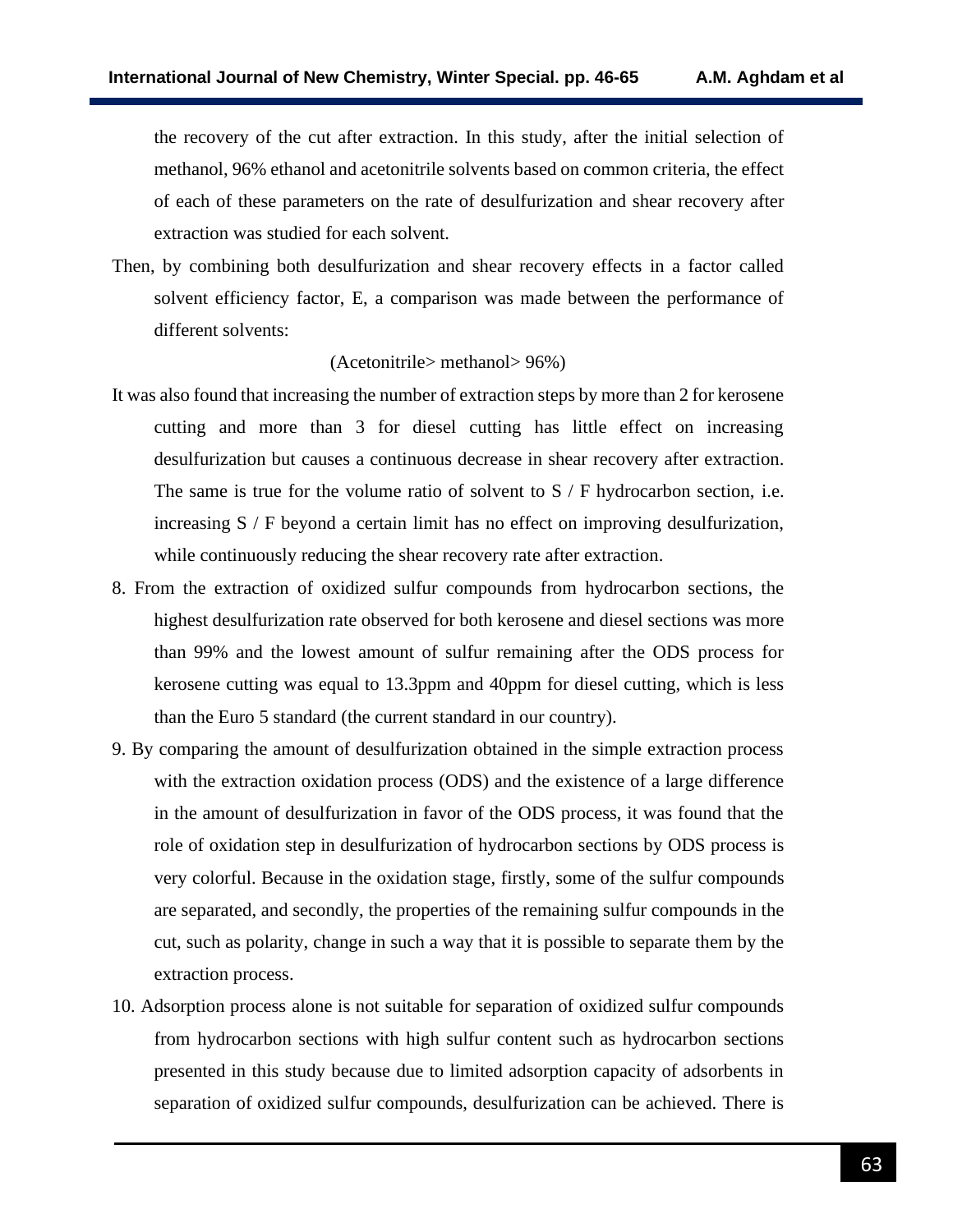not much (more than 90%) in this method. Also, high concentrations of oxidized sulfur compounds in the cut lead to the phenomenon of adsorbent saturation in a short time. On the other hand, by using the adsorption process after extraction, some of these problems are solved and it is possible to achieve hydrocarbon cuts with low sulfur content.

### **References**

- 1. A. Kumer, Md. Sarkar, P. S. Nuruzzaman, Eurasian. J. Environ. Res., 3, 1 (2019).
- 2. A. Samimi, A. Bagheri, S. Dokhani, S. Azizkhani, E. Godini, International Journal of Basic & Applied Sciences 2:291 (2013)
- 3. A. Samimi, International Journal of Science and Engineering Investigations (IJSEI) 1:16 (2012)
- 4. N. C. Venkateswarulu, P. VeeraBramha, C. Nagaraju, T. Vijaya, 2017. Biocatal. Agric. Biotechnol., 11, 294 (2017).
- 5. N. Al-Blewi FFR, S. A. Al-Sodies, S. K. Bardaweel, D. A. Sabbah, M. Messali, M. R. Aouad, Chem. Cent. J., 12, 118 (2018).
- 6. N. Zhang SS, X. He, X. Lu, X. Zhang, J. phys. chem. ref. data., 35, 1475 (2006).
- 7. M. J. Islam, A. Kumer, M. Md. Sarker, P. S. Nuruzzaman, Paul, Z. Afroza. 2019. Adv. J. Chem. Sec. A., 2, 316 (2019).
- 8. M. J. Islam, A. Kumer, S. P. Sunanda, S. Md., Nuruzzaman. Chem. Methodol., 3, 110 (2019).
- 9. A. Kumer, M. D. S. Nuruzzaman; P. Sunanda; A. Zannat, 2019. Adv. J. Chem. Sec. A. 2, 190 (2019).
- 10. A. Kumer, Md. N. Sarker, P. Sunanda, Turk. Comput. Theor. Chem., 3, 59 (2019).
- 11. A. Kumer, S. Paul, N. Sarker, M. J. Islam, Int. J. New. Chem., 6, 236 (2019).
- 12. A. Kumer, N. Sarker, S. Paul, Int. J. Chem. Technol., 3, 26 (2019).
- 13. M. I. Hossain, A. Kumer, Asian. J. Chem. Sci., 3, 1 (2017).
- 14. M. I. Hossain, M. Bhuiyan, H. Mosharef, A. Kumer, Asian. J. phys. chem. sci. 5, 1 (2018).
- 15. M. I. Hossain, A. Kumer, Asian. J. Phys. Chem. Sci., 4, 1 (2017).
- 16. M. I. Hossain, E. Mohanad, A. Kumer, Int. J. Adv. Eng. Sci. Technol., 4, 244 (2015).
- 17. M. J. Islam, M. Sarker, A. Kumer, P. Sunanda, Int. J. Adv. Biol. Biomed. Res. 7, 318 (2019).
- 18. M. N. Sarker, A. Kumer, M. Jahidul Islam, S. Paul, Asian. J. Nanosci. Mater., 2, 439 (2019).